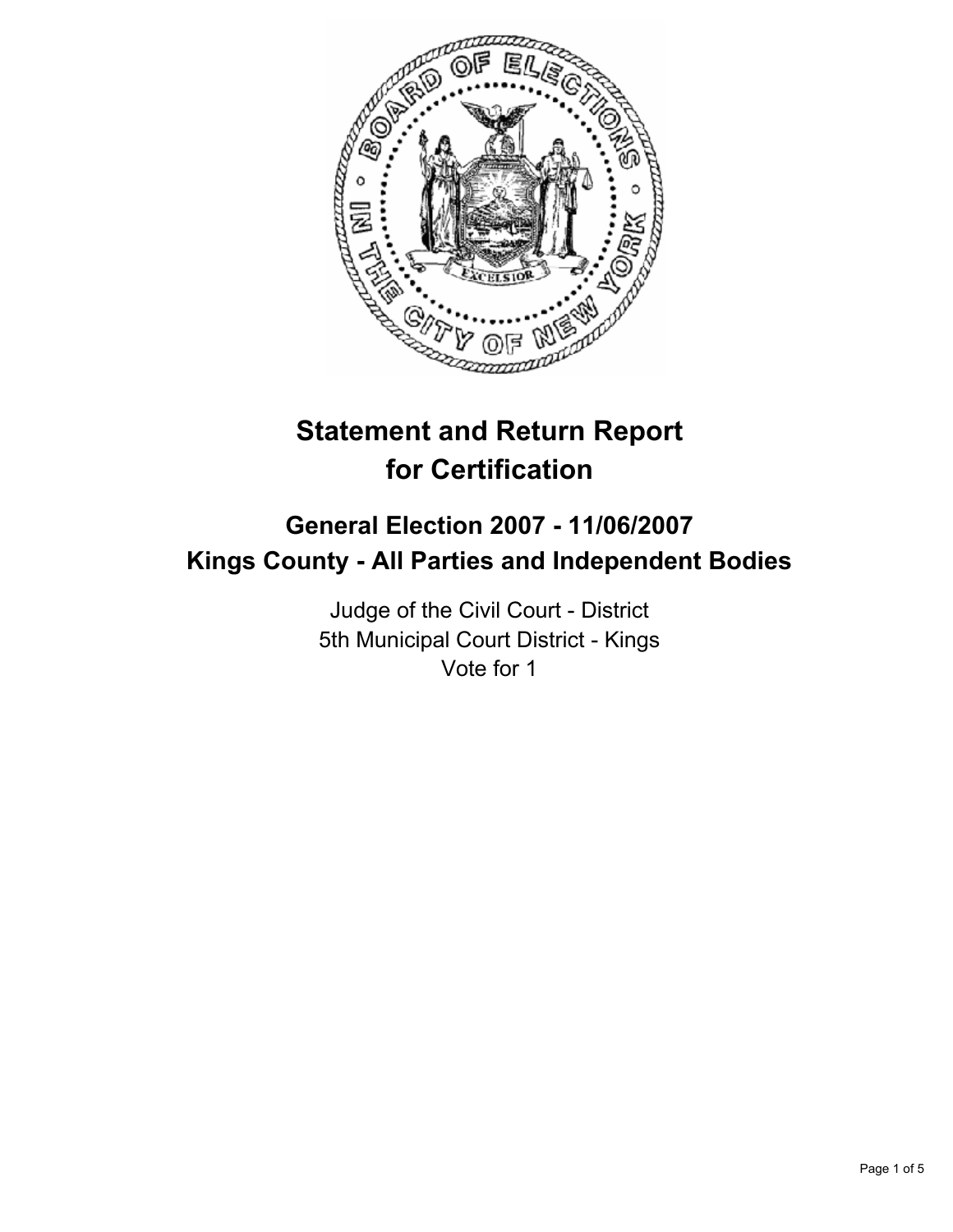

#### **Assembly District 44**

| <b>PUBLIC COUNTER</b>         | 2,164 |
|-------------------------------|-------|
| <b>EMERGENCY</b>              | 6     |
| ABSENTEE/MILITARY             | 66    |
| AFFIDAVIT                     | 19    |
| <b>Total Ballots</b>          | 2,255 |
| NOACH DEAR (DEMOCRATIC)       | 1,337 |
| JAMES P MCCALL (REPUBLICAN)   | 431   |
| JAMES P MCCALL (CONSERVATIVE) | 130   |
| KAREN YELLEN (WRITE-IN)       | 2     |
| <b>Total Votes</b>            | 1,900 |
| Unrecorded                    | 355   |

### **Assembly District 46**

| PUBLIC COUNTER                | 1,129 |
|-------------------------------|-------|
| <b>EMERGENCY</b>              | 0     |
| ABSENTEE/MILITARY             | 93    |
| AFFIDAVIT                     | 6     |
| <b>Total Ballots</b>          | 1,228 |
| NOACH DEAR (DEMOCRATIC)       | 343   |
| JAMES P MCCALL (REPUBLICAN)   | 520   |
| JAMES P MCCALL (CONSERVATIVE) | 188   |
| RICHARD DERESPINA (WRITE-IN)  |       |
| TERRY SACCARO (WRITE-IN)      |       |
| <b>Total Votes</b>            | 1,053 |
| Unrecorded                    | 175   |

#### **Assembly District 47**

| PUBLIC COUNTER                  | 1,287 |
|---------------------------------|-------|
| <b>EMERGENCY</b>                | 0     |
| ABSENTEE/MILITARY               | 129   |
| <b>AFFIDAVIT</b>                | 8     |
| <b>Total Ballots</b>            | 1,424 |
| NOACH DEAR (DEMOCRATIC)         | 792   |
| JAMES P MCCALL (REPUBLICAN)     | 284   |
| JAMES P MCCALL (CONSERVATIVE)   | 68    |
| ALFORD BESTER (WRITE-IN)        |       |
| CATHERINE LEVINE (WRITE-IN)     |       |
| <b>ISSAC ASSIMOV (WRITE-IN)</b> |       |
| PHILIP K DICK (WRITE-IN)        |       |
| ROBERT HEINLAN (WRITE-IN)       |       |
| <b>Total Votes</b>              | 1,149 |
| Unrecorded                      | 275   |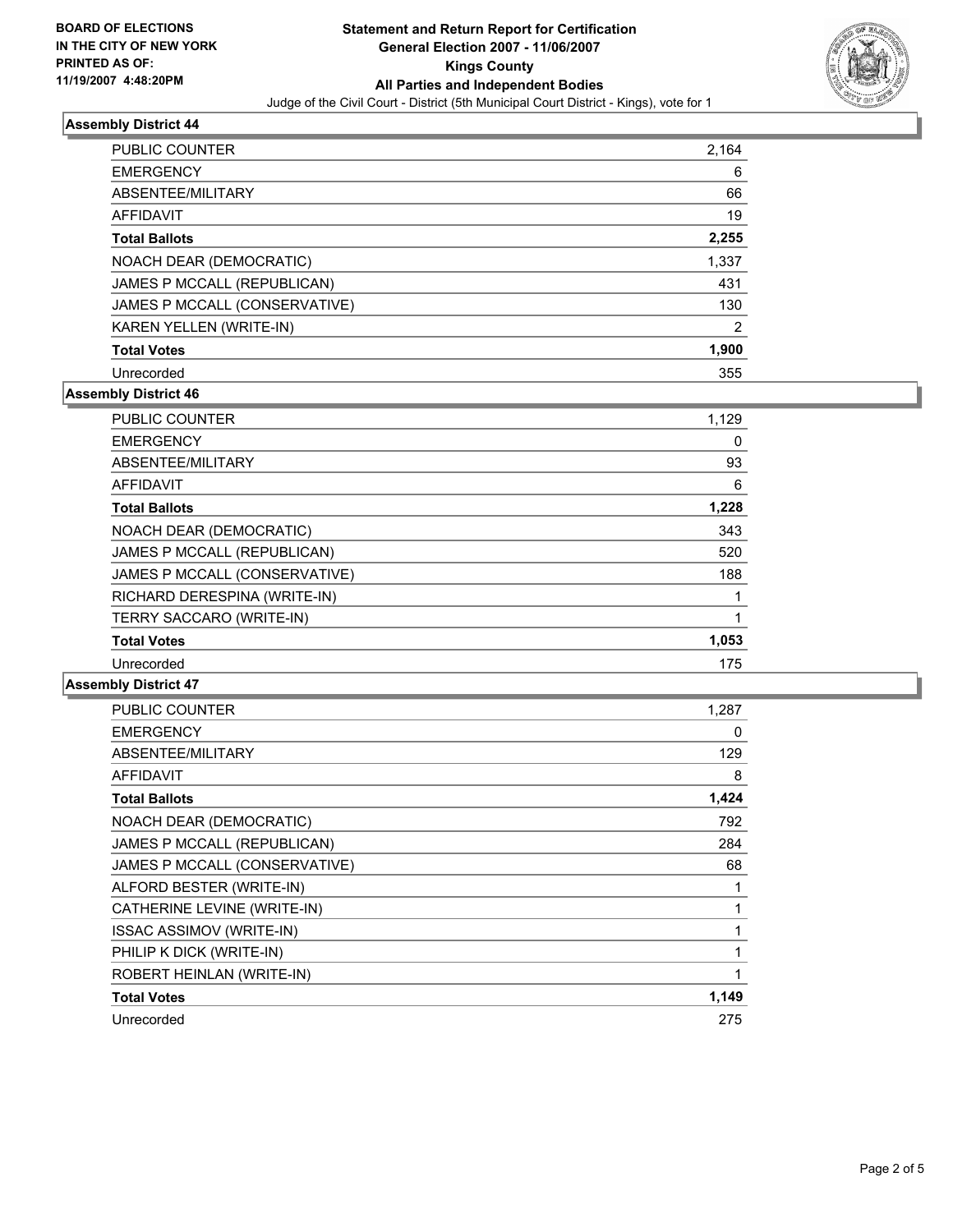

#### **Assembly District 48**

| <b>PUBLIC COUNTER</b>         | 3,687 |
|-------------------------------|-------|
| <b>EMERGENCY</b>              | 0     |
| ABSENTEE/MILITARY             | 100   |
| <b>AFFIDAVIT</b>              | 21    |
| <b>Total Ballots</b>          | 3,808 |
| NOACH DEAR (DEMOCRATIC)       | 2,891 |
| JAMES P MCCALL (REPUBLICAN)   | 436   |
| JAMES P MCCALL (CONSERVATIVE) | 188   |
| <b>Total Votes</b>            | 3,515 |
| Unrecorded                    | 293   |

#### **Assembly District 49**

| <b>PUBLIC COUNTER</b>         | 2,469 |
|-------------------------------|-------|
| <b>EMERGENCY</b>              | 0     |
| ABSENTEE/MILITARY             | 157   |
| <b>AFFIDAVIT</b>              | 17    |
| <b>Total Ballots</b>          | 2,643 |
| NOACH DEAR (DEMOCRATIC)       | 1,327 |
| JAMES P MCCALL (REPUBLICAN)   | 616   |
| JAMES P MCCALL (CONSERVATIVE) | 194   |
| CARLO SCISSURA (WRITE-IN)     |       |
| <b>JACK PURUIN (WRITE-IN)</b> |       |
| <b>Total Votes</b>            | 2,139 |
| Unrecorded                    | 504   |

#### **Assembly District 51**

| <b>PUBLIC COUNTER</b>         | 2,079 |
|-------------------------------|-------|
| <b>EMERGENCY</b>              | 3     |
| ABSENTEE/MILITARY             | 64    |
| AFFIDAVIT                     | 33    |
| <b>Total Ballots</b>          | 2,179 |
| NOACH DEAR (DEMOCRATIC)       | 1,045 |
| JAMES P MCCALL (REPUBLICAN)   | 280   |
| JAMES P MCCALL (CONSERVATIVE) | 110   |
| ANN SCHNEIDER (WRITE-IN)      |       |
| KAREN YELLIN (WRITE-IN)       |       |
| <b>Total Votes</b>            | 1,437 |
| Unrecorded                    | 742   |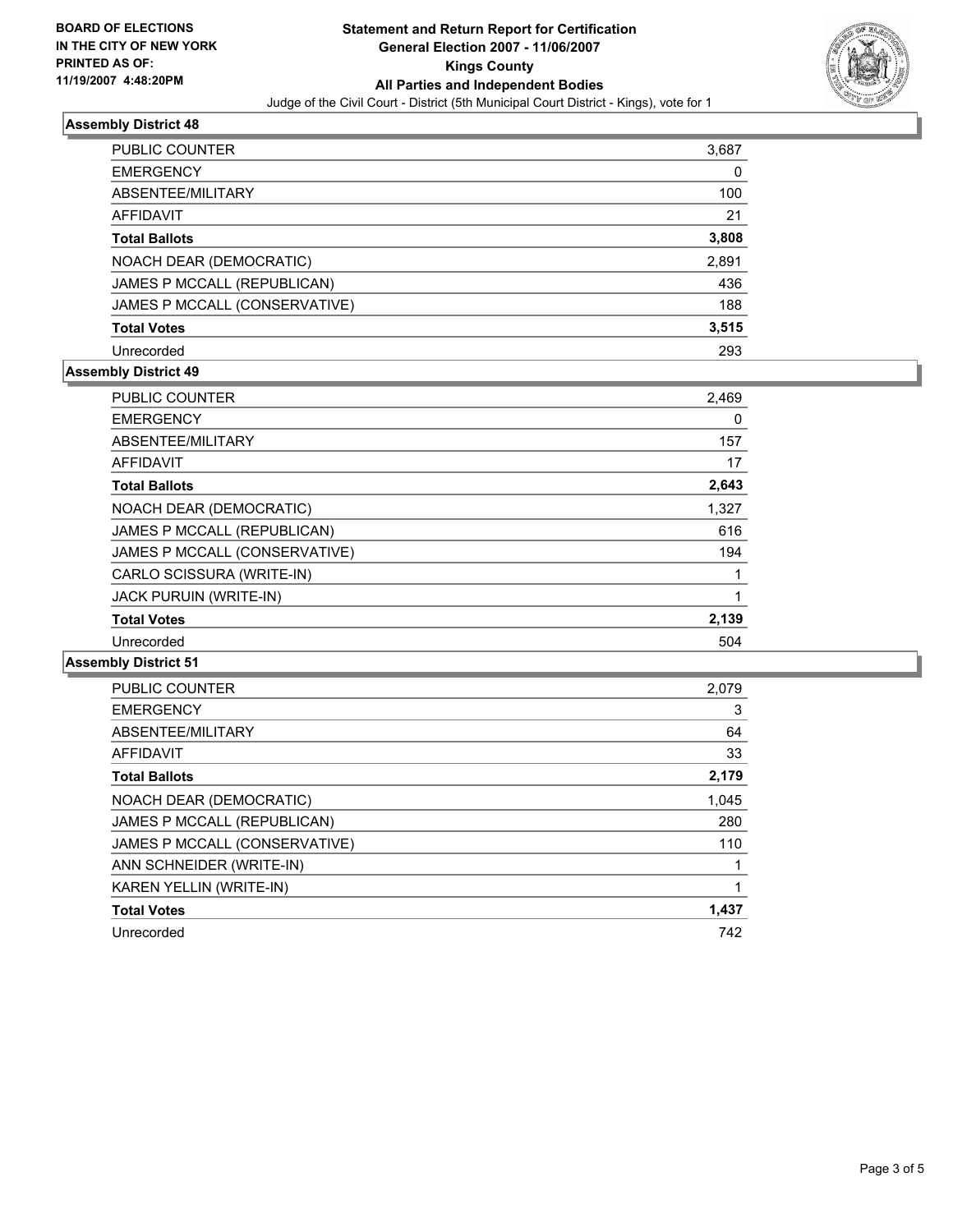

#### **Assembly District 52**

| PUBLIC COUNTER                | 64 |
|-------------------------------|----|
| <b>EMERGENCY</b>              |    |
| ABSENTEE/MILITARY             | າ  |
| <b>AFFIDAVIT</b>              |    |
| <b>Total Ballots</b>          | 67 |
| NOACH DEAR (DEMOCRATIC)       | 34 |
| JAMES P MCCALL (REPUBLICAN)   | 17 |
| JAMES P MCCALL (CONSERVATIVE) | າ  |
| <b>Total Votes</b>            | 53 |
| Unrecorded                    | 14 |

#### **Assembly District 60**

| <b>PUBLIC COUNTER</b>         | 1,671 |
|-------------------------------|-------|
| <b>EMERGENCY</b>              |       |
| ABSENTEE/MILITARY             | 77    |
| <b>AFFIDAVIT</b>              |       |
| <b>Total Ballots</b>          | 1,756 |
| NOACH DEAR (DEMOCRATIC)       | 512   |
| JAMES P MCCALL (REPUBLICAN)   | 727   |
| JAMES P MCCALL (CONSERVATIVE) | 298   |
| TERRY SECADA (WRITE-IN)       |       |
| <b>Total Votes</b>            | 1,538 |
| Unrecorded                    | 218   |